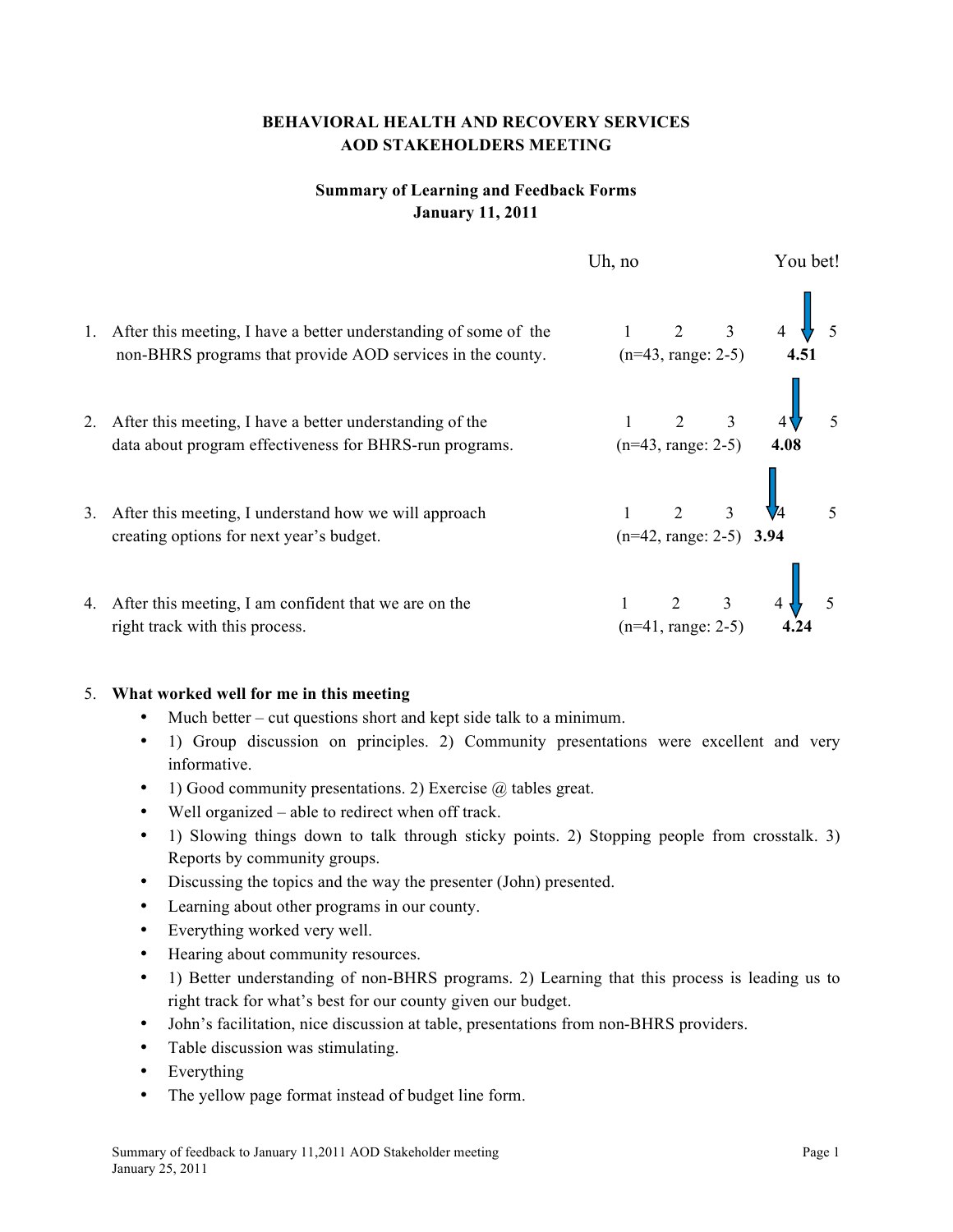- Interaction with others presentations were excellent.
- 1) Loved the analogy of "winter"  $\&$  really appreciate the conditions of change  $\&$  collective wisdom information. 2) Presentations were helpful.
- Presentations rock!
- The presentation of non-BHRS programs available in the community.
- Small group discussions
- Presentations & data presented.
- Table group discussions, going over budget with a little more detail.
- The large group/small group interaction coupled with the presentations from Community Service Providers.
- The worksheet & the pie chart.
- 1) Good space & set-up. 2) Could we start right at 5 pm (let us know ahead to be on time) & then eat at 6 or 7? It would keep me from getting sleepy once I eat & I'd be still in "work mode" before eating…
- Enjoyed hearing about other programs but wondering if it could be condensed so we don't have to be here for 4 hrs.
- I love the facilitator
- Good presentations, good variety, very informative.
- Presentations (since I made one  $\circledcirc$ ), John really amazes me, I am not a numbers guy so I love the relationships.
- Clear explanation of numbers.
- Information sharing from community.
- Development of principles these will be very useful later on.
- King Kennedy Center presentation.
- 1) Heard very good information from presenters & some understanding of fiscal matters. 2) Good table group discussions, good principles developed.
- It is good to get as much program information as possible.
- 1) Great table discussions. 2) There is a lot of great discussions on how to do everything we can for our clients.
- Data much easier to understand.

## 6. **What could be improved in subsequent meetings**

- When discussing details (numbers), the use of Excel (or numbers) with a projector can help keep everyone together, versus having to track one column on one of many handouts.
- Start on time.
- Bad cookie. Stop baiting us with suggestion of early release time.  $\circledcirc$  I will bring chocolate!  $\circledcirc$
- Not much
- There are more programs out there that would be important to know about.
- Nothing.
- None.
- Chocolate Chip cookies!
- No more chicken, please!!! Veggie Lasagna.